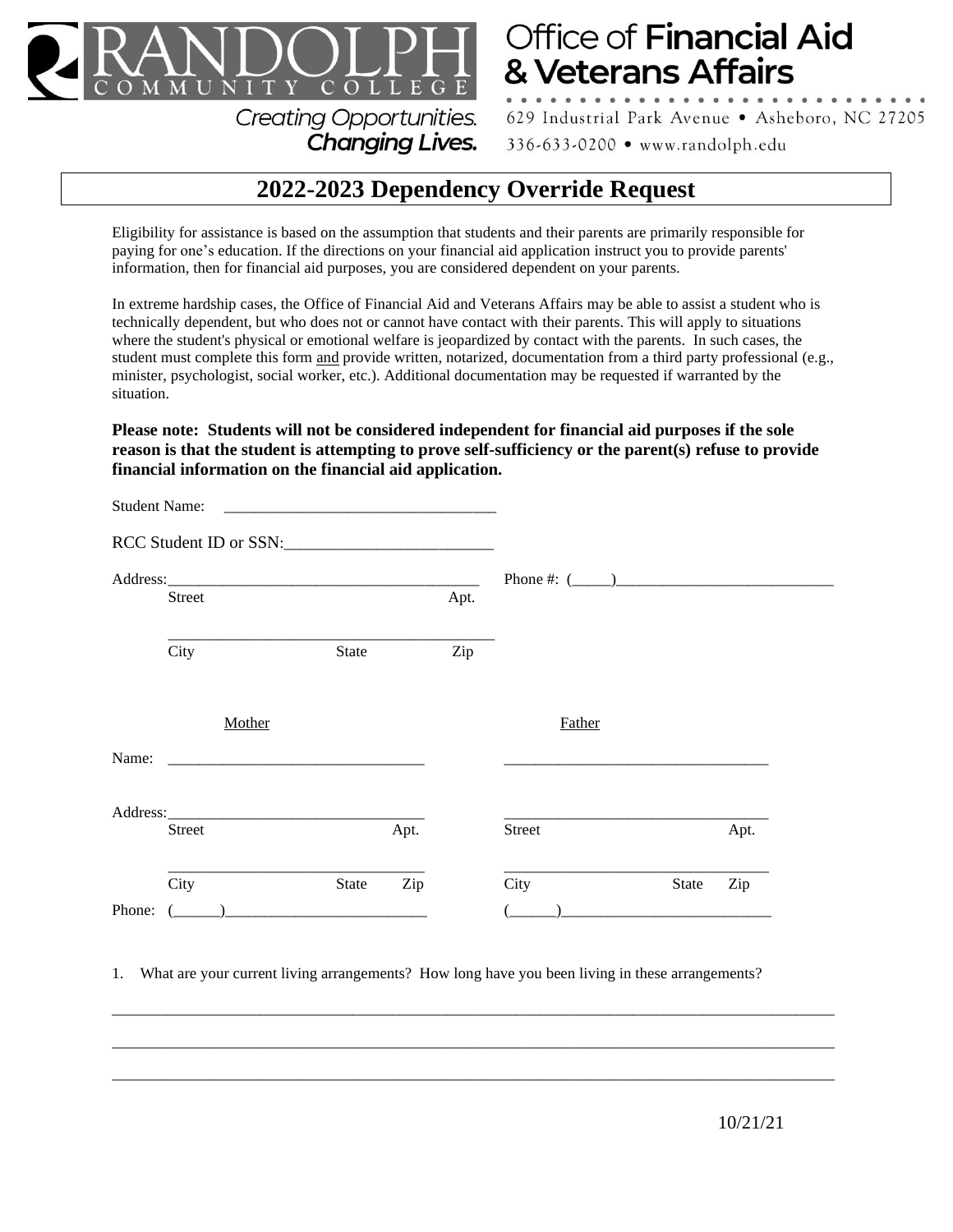## -Please see the reverse side of this form-

|  |  | 2. How do you support yourself and meet your living expenses? |
|--|--|---------------------------------------------------------------|
|  |  |                                                               |

|                                                                   | <b>Mother</b> | Father     |
|-------------------------------------------------------------------|---------------|------------|
| When was the last time you lived with your parents?               |               |            |
|                                                                   | Month/year    | Month/year |
| When was the last time you had any contact with your parents?     | Month/year    | Month/year |
|                                                                   |               |            |
| When did your parents last provide you with any form of support?  | Month/year    | Month/year |
| of why you cannot or should not have contact with your parent(s). |               |            |
|                                                                   |               |            |
|                                                                   |               |            |
|                                                                   |               |            |
|                                                                   |               |            |
|                                                                   |               |            |
|                                                                   |               |            |
|                                                                   |               |            |
|                                                                   |               |            |
|                                                                   |               |            |
|                                                                   |               |            |
|                                                                   |               |            |
|                                                                   |               |            |
|                                                                   |               |            |
|                                                                   |               |            |